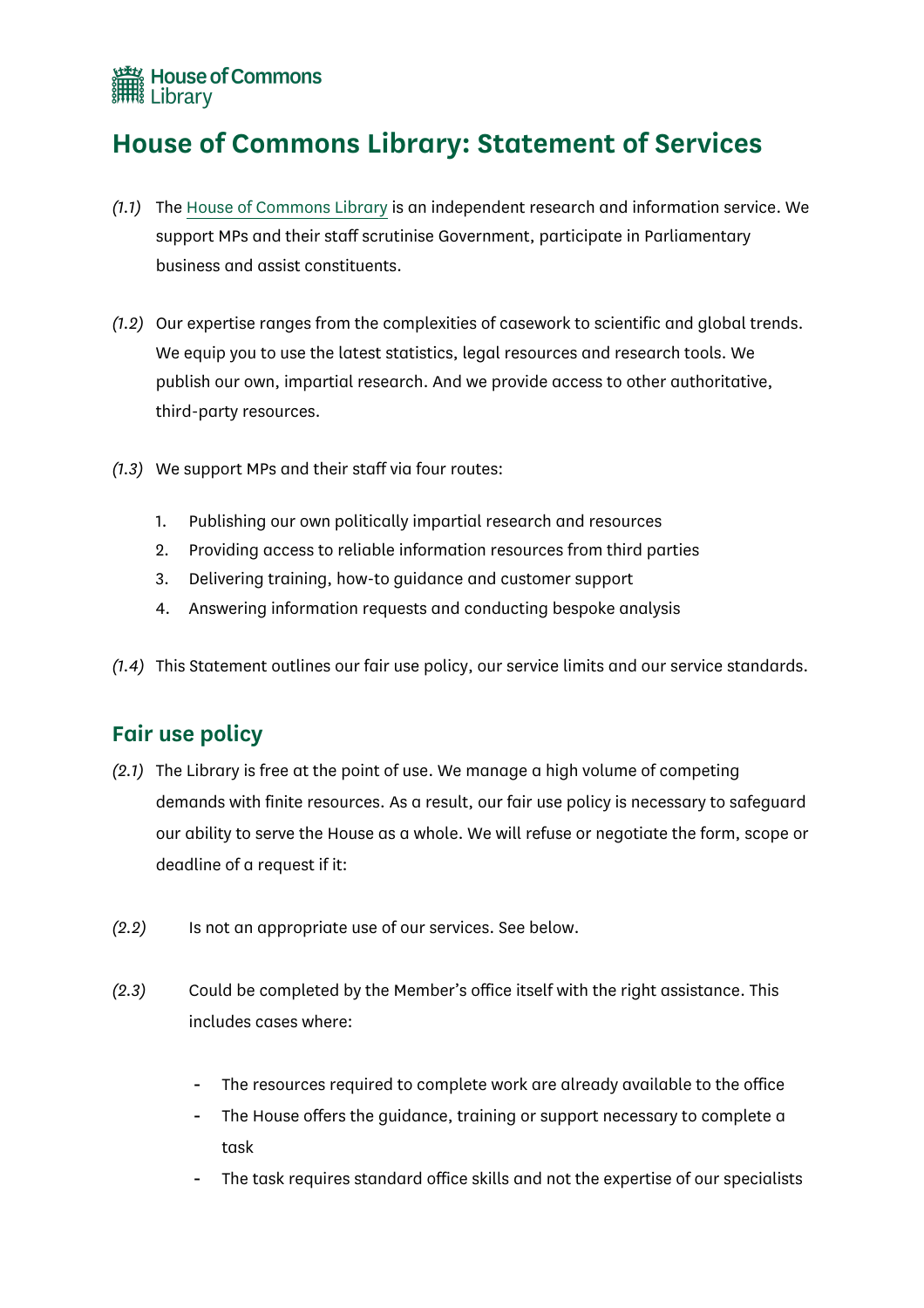# House of Commons<br>
IIII Library

- *(2.4)* Places disproportionate strain upon our staff or resources. This includes cases that:
	- Require an inordinate amount of staff time or financial resource
	- Have an unrealistic deadline or scope
	- Are submitted at times of high demand when we do not have the capacity required at that moment in time
- *(2.5)* We reserve the right to judge whether and how we respond to every request, according to this policy. Providing it is an appropriate use of our services, we aim to support every request via at least one of the four routes outlined above.

### **Limits upon and inappropriate use of our services**

*(3.1)* We cannot respond to certain categories of request which, taken together, we define as inappropriate use of the Library's request service.

This includes requests:

- *(3.2)* Arising from the personal, business or commercial interests of Members or of their staff
- *(3.3)* For personal information about another Member or individual where this is not already in the public domain
- *(3.4)* To draft speeches, lectures, articles or books
- *(3.5)* For help with student or school projects
- *(3.6)* From Ministers on matters covered by their departments
- *(3.7)* To provide standing, regular updates on a subject (although we will be happy to show you how to obtain email or Twitter alerts)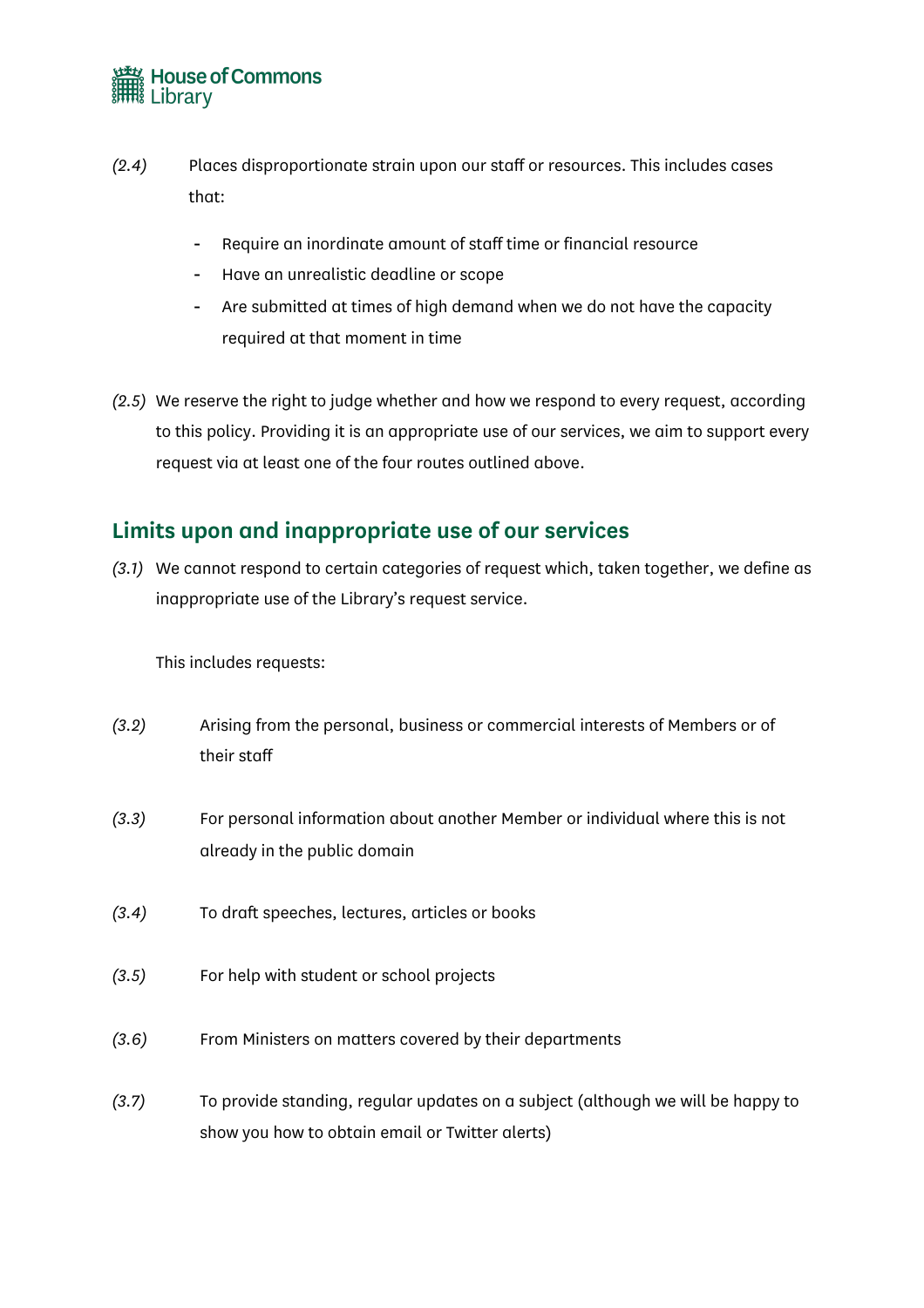# House of Commons<br> **ITHE** Library

- *(3.8)* For verbatim translations or summaries of documents in a foreign language
- *(3.9)* To provide any level of assistance in election campaigns (including, but not limited to, local, devolved and Parliamentary elections)
- *(3.10)* That in any other way compromise the Library's reputation for accuracy and impartiality

We will provide only limited assistance with requests covering the following:

- *(3.11)* Advice relating to an individual's case when the input of a qualified professional (be it legal, medical or otherwise) is required. Under no circumstance is the Library a substitute for professional advice relating to the specific circumstances of a constituent
- *(3.12)* Fact-checking books, articles or lectures
- *(3.13)* Information about administrative arrangements or legal rights in other countries to inform an individual case or situation (e.g. to assist a constituent hoping to obtain a foreign passport)
- *(3.14)* Acquisition of expensive material or services likely to be of interest to only a limited number of Members. In such cases, the value for money of any such request will be considered

### **Quoting our work**

- *(4.1)* MPs often publish materials based on our work. This includes work provided via our confidential request service. We welcome this.
- *(4.2)* Inaccurate reporting of our work, however, damages our reputation for accuracy and impartiality.
- *(4.3)* We refer any questions we receive arising from an MP's office's reporting of our work to that office. This includes, for example, journalists looking for more information. We will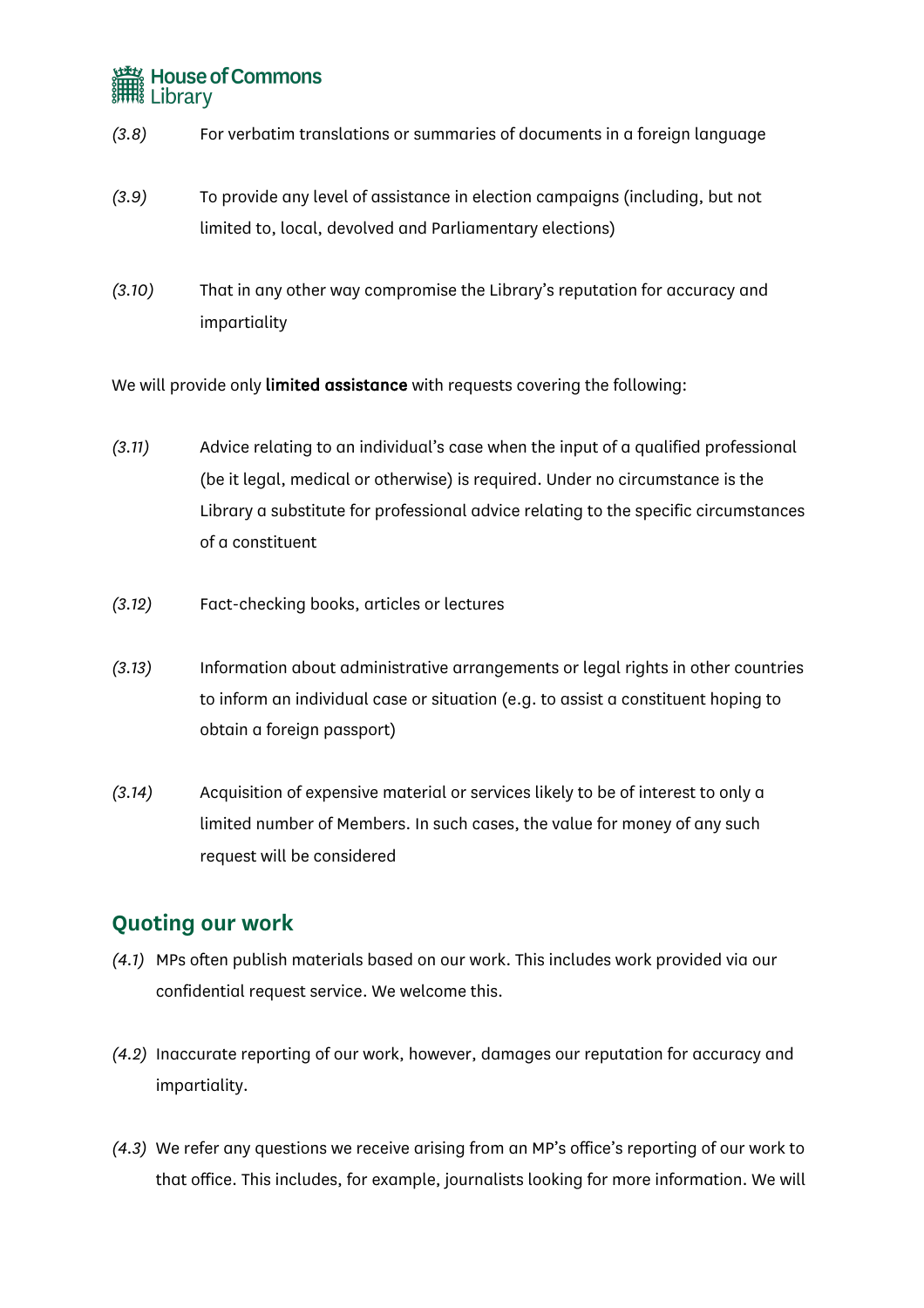

always offer support to MPs in resolving any misunderstanding. In the unlikely event this is not successful, we reserve the right to publish information about the basis of the work.

#### Our service standards

*(5.1)* We aim to providing a reliable, impartial, high quality service. To this end, we commit to the following service standards:

### **Briefings**

- *(5.2)* We publish briefings on key topical issues. These aim to assist Members in performing their scrutiny, representative and legislative duties.
- *(5.3)* We commit to publishing briefings on Government Bills and the top seven balloted Private Members' Bills. Our target is to do so in good time for Second Reading. We will update our briefings to take account of developments during the Bill's progress. At minimum, we will publish an updated briefing in time for the Report Stage in the Commons, taking account of consideration of amendments during the Committee Stage.
- *(5.4)* We also commit to publishing briefings on most non-legislative debates, providing we have enough notice of the debate and are able to obtain enough information about the purpose of the debate.

## **Requests for information and research**

- *(5.5)* We provide a confidential request service to Members and their staff. We do not share requests or responses with anyone else. This includes other Members or their staff.
- *(5.6)* When we receive your request we will log it and provide a unique reference number. We aim to respond to any appropriate request that has a specific deadline within that deadline, as agreed between the enquirer and our specialists.